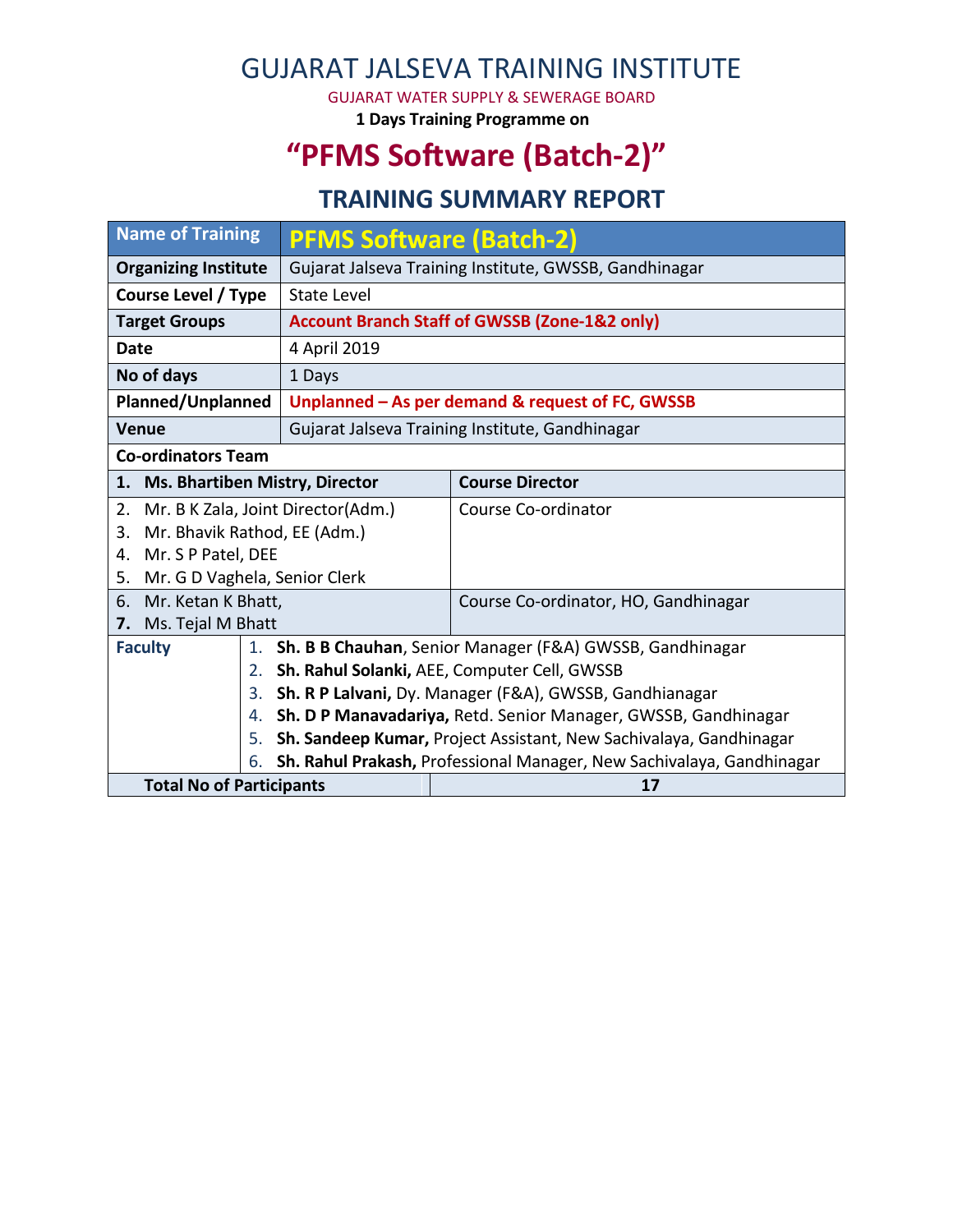## **List of Participants (GWSSB)**

| <b>Sr</b><br><b>No</b>                        | <b>CPF</b><br><b>No</b> | <b>Name of Employee</b> |                                     | <b>Designation</b>          | <b>Office</b>               | <b>Place</b> |  |  |
|-----------------------------------------------|-------------------------|-------------------------|-------------------------------------|-----------------------------|-----------------------------|--------------|--|--|
| 1                                             |                         | Mr.                     | A K Limbachiya                      | Div.<br>Accountant          | HO, GWSSB                   | Gandhinagar  |  |  |
| $\overline{2}$                                | Fix pay                 | Mr.                     | Amin Rafik Khimani                  | Div.<br>Accountant          | <b>PHW Division</b>         | Surat        |  |  |
| 3                                             | 1958                    | Mr.                     | Bhikhbhai Gulabchand Patel          | <b>Senior Clerk</b><br>(Ac) | <b>PHW Division</b>         | Deesa        |  |  |
| 4                                             | 7032                    | Mr.                     | D M Patel                           | <b>Senior Clerk</b>         | PH Mech Store Div           | Gandhinagar  |  |  |
| 5                                             | 9869                    | Mr.                     | <b>Hitesh R Patel</b>               | <b>Senior Clerk</b>         | Zone-1                      | Valsad       |  |  |
| 6                                             | Fix Pay                 | Mrs.                    | Jigneshaben Riddhesh Vasadia        | Dy<br>Accountant            | <b>PHW Division</b>         | Navsari      |  |  |
| $\overline{7}$                                | 4287                    | Mr.                     | Kiritkumar B Raj                    | <b>Senior Clerk</b>         | <b>PHW Division</b>         | Rajpipla     |  |  |
| 8                                             |                         | Mr.                     | Nareshkumar Jivrambhai<br>Chauhan   | Div.<br>Accountant          | <b>PHW Division</b>         | Palanpur     |  |  |
| 9                                             | 3727                    | Mr.                     | Rajendrakumar Gunvantbhai<br>Vasava | Div.<br>Accountant          | <b>PHW Division</b>         | Chhotaudepur |  |  |
| 10                                            | 4992                    | Mr.                     | Rupakkumar Vrajlal Thakkar          | Senior Clerk                | <b>PHW Division</b>         | Modasa       |  |  |
| 11                                            |                         | Mr.                     | Salim G Vahora                      | Div.<br>Accountant          | <b>PHW Division</b>         | Vadodara     |  |  |
| 12                                            | 2881                    | Mrs.                    | Sunita Janubhai Pawar               | Asst. Sup.                  | <b>PHW Division</b>         | Vansda       |  |  |
| 13                                            | 9672                    | Mrs.                    | Umaben S Vasavada                   | <b>Work Charge</b>          | <b>GJTI</b>                 | Gandhinagar  |  |  |
| 14                                            | 6538                    | Mr.                     | Upendra Sureshbhai Vasava           | Senior Clerk                | <b>PHW Division</b>         | Rajpipla     |  |  |
| 15                                            | 8211                    | Mr.                     | Vaibhav Satish Shah                 | <b>Senior Clerk</b>         | <b>PHW Mech</b><br>Division | Dahod        |  |  |
| 16                                            | 1775                    | Mr.                     | Vasudev Ishwarlal Sadhu             | Senior Clerk                | <b>PHW Division</b>         | Patan        |  |  |
| <b>List of Participants (Outsource Staff)</b> |                         |                         |                                     |                             |                             |              |  |  |
| 17                                            |                         | Mr.                     | Kaushik Ratilal Gamit               | <b>DEO</b>                  | <b>PHW Division</b>         | Vansda       |  |  |

# **Photo Gallery**

#### 1. **General discussion Session**